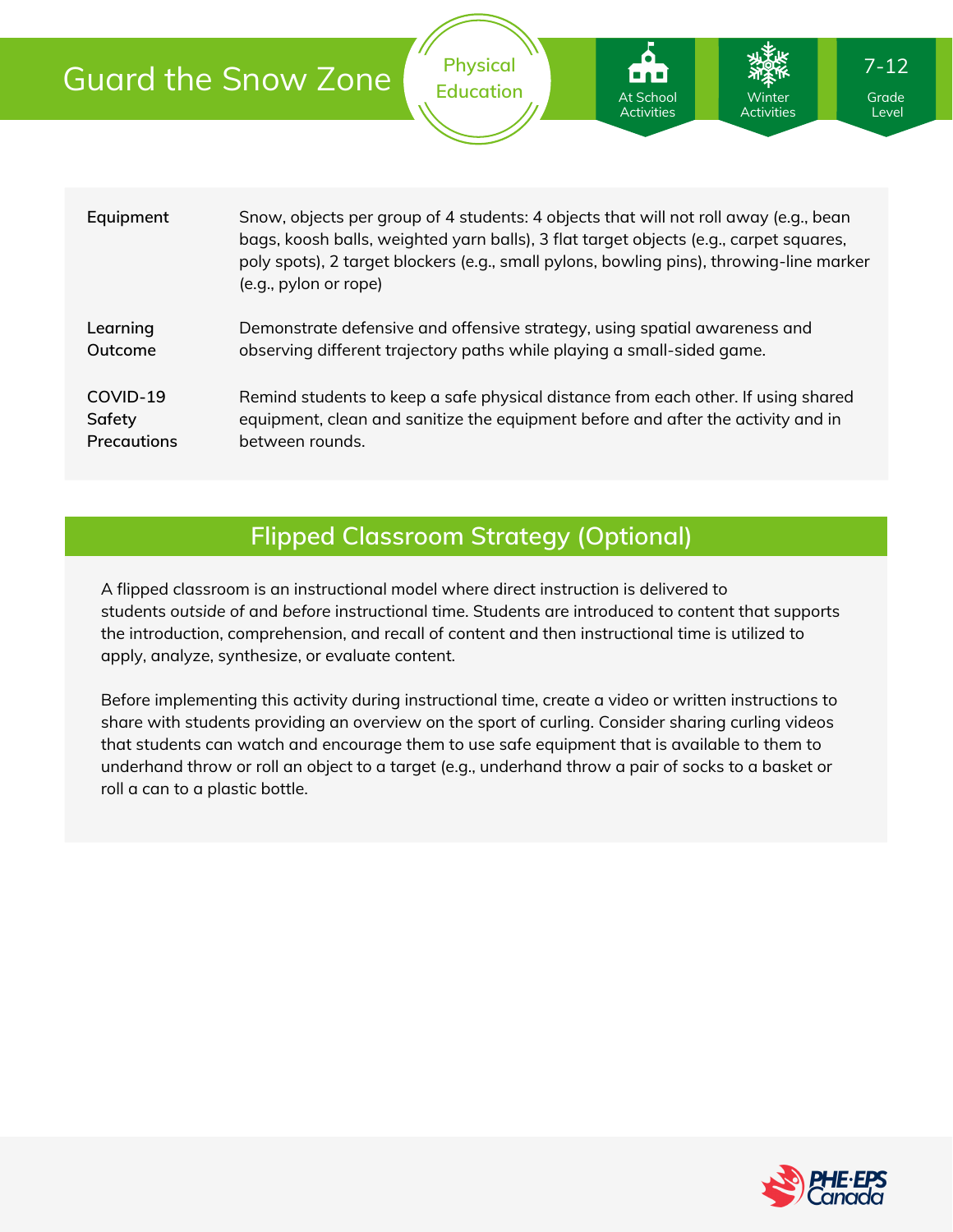# Guard the Snow Zone

At School Activities

Winter Activities

If utilizing a flipped classroom approach, review what students learned from the video or written instructions they viewed and practiced before the activity. If not utilizing a flipped classroom approach, consider showing students videos of curling and discuss the various strategies and tactics.

Divide students into groups of four, and then divide the groups of four into pairs (Pair 1, Pair 2). Provide each group with equipment and assign them a playing area. Each group chooses where to place their throwing-line marker. Pair 1 students place all 3 target objects in locations of choice up to 1 meter behind the target line. This area is called the Snow Zone. After Pair 1 places the targets, Pair 2 students place the 2 target blockers in locations of choice in the Snow Zone. Pair 1 students alternate throwing two objects each, trying to hit one of the three flat targets. This is called an end.

When throwing, students must be in a lunge body position (i.e., leg opposite to throwing arm in front and bent to 90° with back leg stretched out straight behind) and front foot must stay behind the throwing line. The students must roll or underhand throw the object for it to remain in play. If they throw the object in the air, they must try a second time to roll or toss it. Points are scored as follows:

- 2 points if the thrown object touches a flat target and does not contact a target blocker
- 1 point for each object that crosses the target line even while touching target blocker and then also touches a flat target
- 2 points for the opposing pair if an object hits a target blocker

Pairs switch roles after one pair has thrown all four objects. Play for a predetermined number of ends or for a predetermined amount of time.



Level

7-12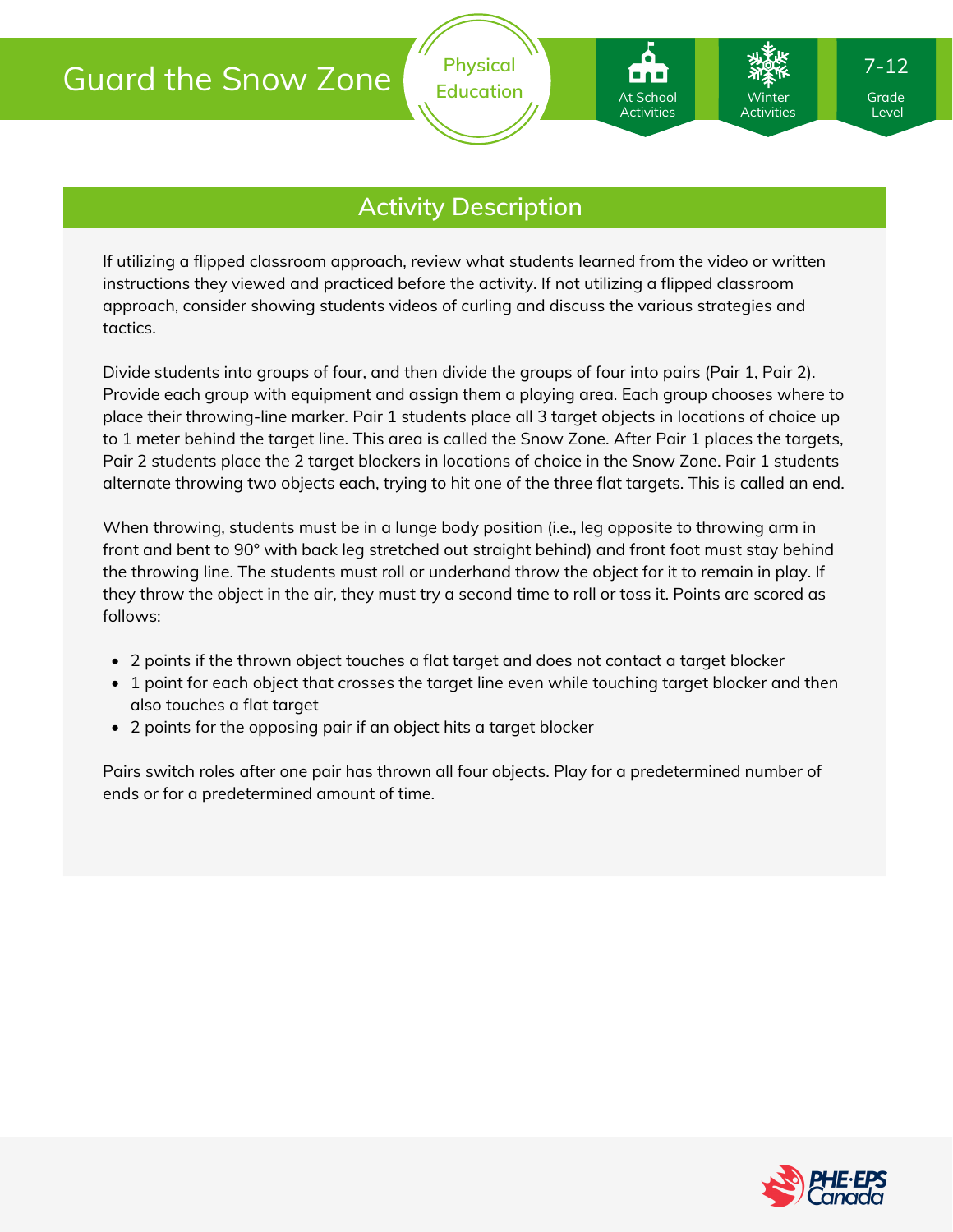# Guard the Snow Zone

**Physical** Education **At School Marson Winter** Grade

At School **Activities** 

**Winter** Activities 7-12

Level

# **Physical Education Competencies Reflection Questions**



### **MOVE**

**Develop psychomotor skills, tactics, and strategies that facilitate a variety of physical activities across diverse environments.**



#### **THINK**

**Develop cognitive skills and strategies for a variety of movement contexts that facilitate critical thinking, decision making, and problem solving.**



#### **FEEL**

**Develop affective skills and strategies that facilitate healthy and safe relationships with themselves, with others, and with their environment.**



### **ACT**

**Practice behaviour skills and strategies that facilitate movement competence and confidence.**



Reflection is important to support learning during physical education. Consider asking students the reflection questions below and discuss the answers together.

- *How did the placement of the target objects effect your decision of where to place the two target blockers?*
- *How did the placement of the target blockers effect your decisions about where to aim and the speed at which you would throw?*



## **Inclusion Considerations**

Modifications can be made to a variety of activity components to ensure inclusion. As you plan activities, consider how everyone can be involved and how to modify or adapt the activities to ensure the full inclusion of all. The STEP framework provides modifications to the following activity components space, task, equipment, and people.

|                                                                                  | Space |                                                                   | Task                                                                                             | Equipment                                                                | People |
|----------------------------------------------------------------------------------|-------|-------------------------------------------------------------------|--------------------------------------------------------------------------------------------------|--------------------------------------------------------------------------|--------|
|                                                                                  |       |                                                                   |                                                                                                  |                                                                          |        |
| Decrease the distance<br>between the throwing<br>line and the target<br>objects. |       | Increase the size and/or<br>weight of the object<br>being thrown. | Students lean on a<br>chair or other type of<br>supporting object while<br>throwing the objects. | Use verbal and visual<br>cues to help students<br>complete the activity. |        |